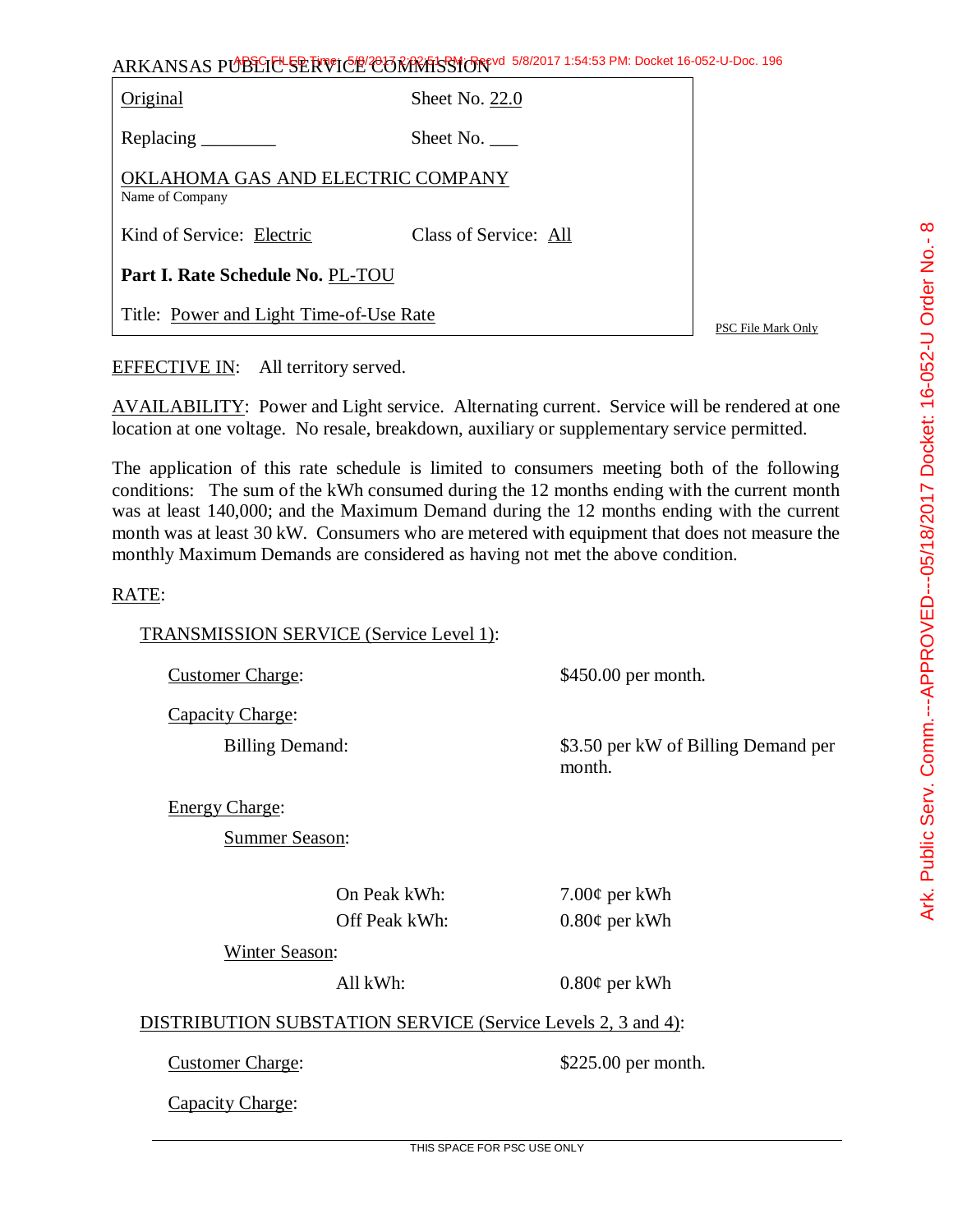## ARKANSAS PUBLIC SERVICE COMMISSION 5/8/2017 1:54:53 PM: Docket 16-052-U-Doc. 196

Original Sheet No. 22.1

Replacing Sheet No.

OKLAHOMA GAS AND ELECTRIC COMPANY Name of Company

Kind of Service: Electric Class of Service: All

**Part I. Rate Schedule No.** PL-TOU

Title: Power and Light Time-of-Use Rate

Summer Season:

Billing Demand: \$2.40 per kW of Billing Demand per month.

PSC File Mark Only

Winter Season: Billing Demand: \$6.80 per kW of Billing Demand per

Energy Charge:

Summer Season:

| On Peak kWh:   | $17.00\phi$ per kWh |
|----------------|---------------------|
| Off Peak kWh:  | $0.70\phi$ per kWh  |
| Winter Season: |                     |

SECONDARY SERVICE (Service Level 5):

Capacity Charge:

Energy Charge:

Summer Season: On Peak kWh:  $7.60¢$  per kWh Off Peak kWh: 0.90¢ per kWh

Winter Season:

All kWh:  $0.70¢$  per kWh

month.

Customer Charge: \$115.00 per month.

Billing Demand: \$8.50 per kW of Billing Demand per month.

All kWh: 0.90¢ per kWh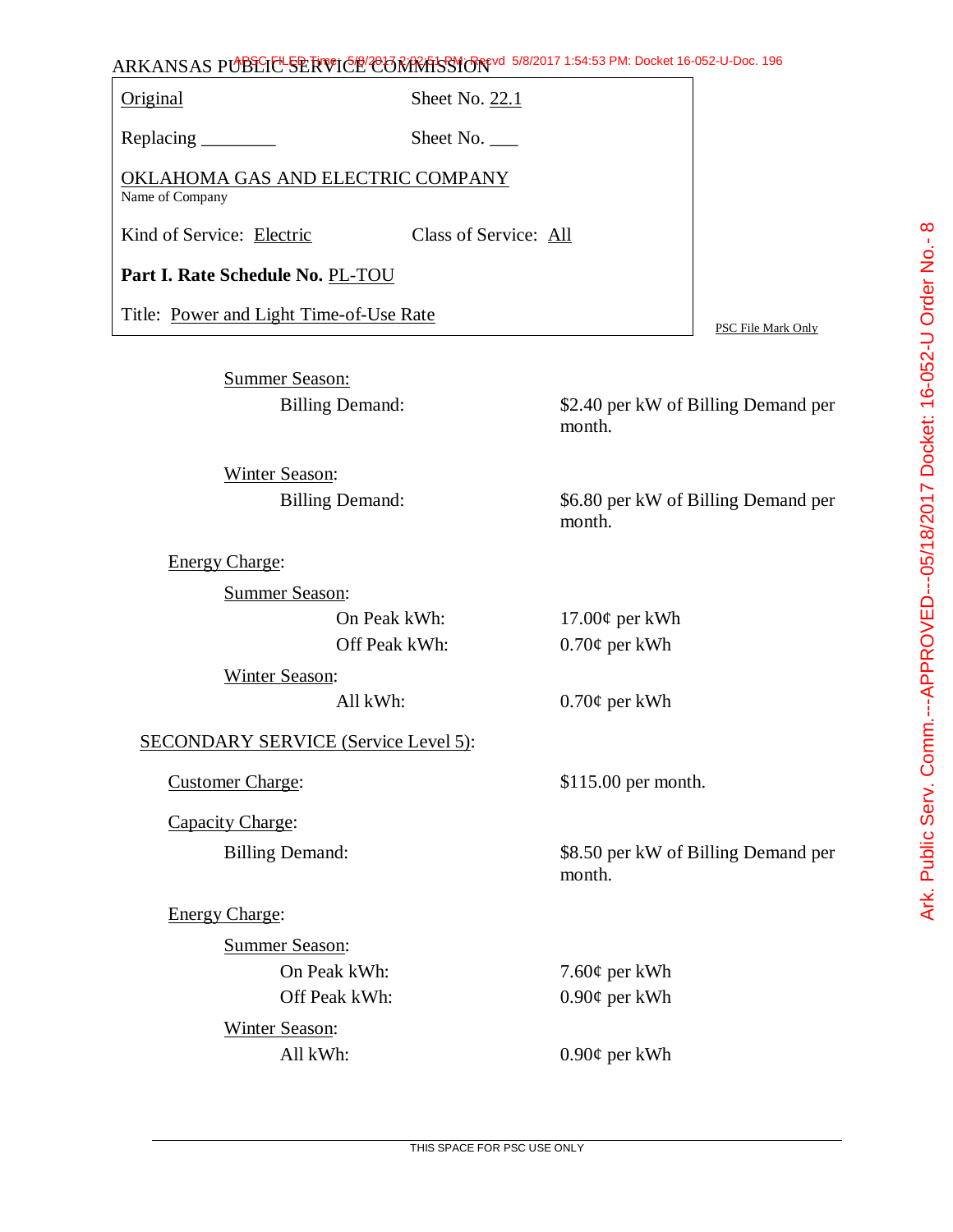| ARKANSAS PUBLICE SERVICE CONTRASSION 5/8/2017 1:54:53 PM: Docket 16-052-U-Doc. 196 |
|------------------------------------------------------------------------------------|
|------------------------------------------------------------------------------------|

| Original                                             | Sheet No. 22.2        |  |
|------------------------------------------------------|-----------------------|--|
| Replacing $\frac{\ }{\ }$                            | Sheet No.             |  |
| OKLAHOMA GAS AND ELECTRIC COMPANY<br>Name of Company |                       |  |
| Kind of Service: Electric                            | Class of Service: All |  |
| Part I. Rate Schedule No. PL-TOU                     |                       |  |
| Title: Power and Light Time-of-Use Rate              |                       |  |

PSC File Mark Only

MINIMUM BILL: The minimum monthly bill shall be the Customer Charge plus the Demand Charge, as computed under the above schedule. The Company shall specify a larger minimum monthly bill, calculated in accordance with the Company's Allowable Expenditure Formula in its Terms and Conditions of Service on file with and approved by the Commission, when necessary to justify the investment required to provide service.

## DEFINITION OF SEASONS:

| <b>Summer Season:</b> | The five OG&E Revenue Months of June through October.<br>On-Peak Hours: From June 1 through September 30, from 2:00 p.m.<br>until 7:00 p.m. local time, excluding Saturday, Sundays,<br>Independence Day (as observed), and Labor Day.<br>Off-Peak Hours: All hours not defined as On-Peak hours. |  |
|-----------------------|---------------------------------------------------------------------------------------------------------------------------------------------------------------------------------------------------------------------------------------------------------------------------------------------------|--|
|                       |                                                                                                                                                                                                                                                                                                   |  |
|                       |                                                                                                                                                                                                                                                                                                   |  |
| Winter Season:        | The seven OG&E Revenue Months of November through May.                                                                                                                                                                                                                                            |  |

DETERMINATION OF MAXIMUM DEMAND: The consumer's Maximum Demand shall be the maximum rate at which energy is used for any period of 15 consecutive minutes of the month for which the bill is rendered as shown by the Company's demand meter.

DETERMINATION OF BILLING DEMAND: The Billing Demand upon which the capacity charge is based shall be the Maximum Demand as determined above, corrected for power factor, as set forth under the Power Factor Clause; provided that no Billing Demand shall be considered as less than 65% of the highest Summer Season Demand corrected for power factor previously determined during the 12 months ending with the current month.

APPLICATION OF ENERGY COST RECOVERY (ECR): The ECR<sub>on</sub> and ECR<sub>off</sub> as defined in the ECR rider shall apply to the energy components within this tariff as follows: The  $ECR_{on}$  shall apply to all On-Peak kWh sales; and, the ECR<sub>off</sub> shall apply to all Off-Peak and Winter Season kWh sales.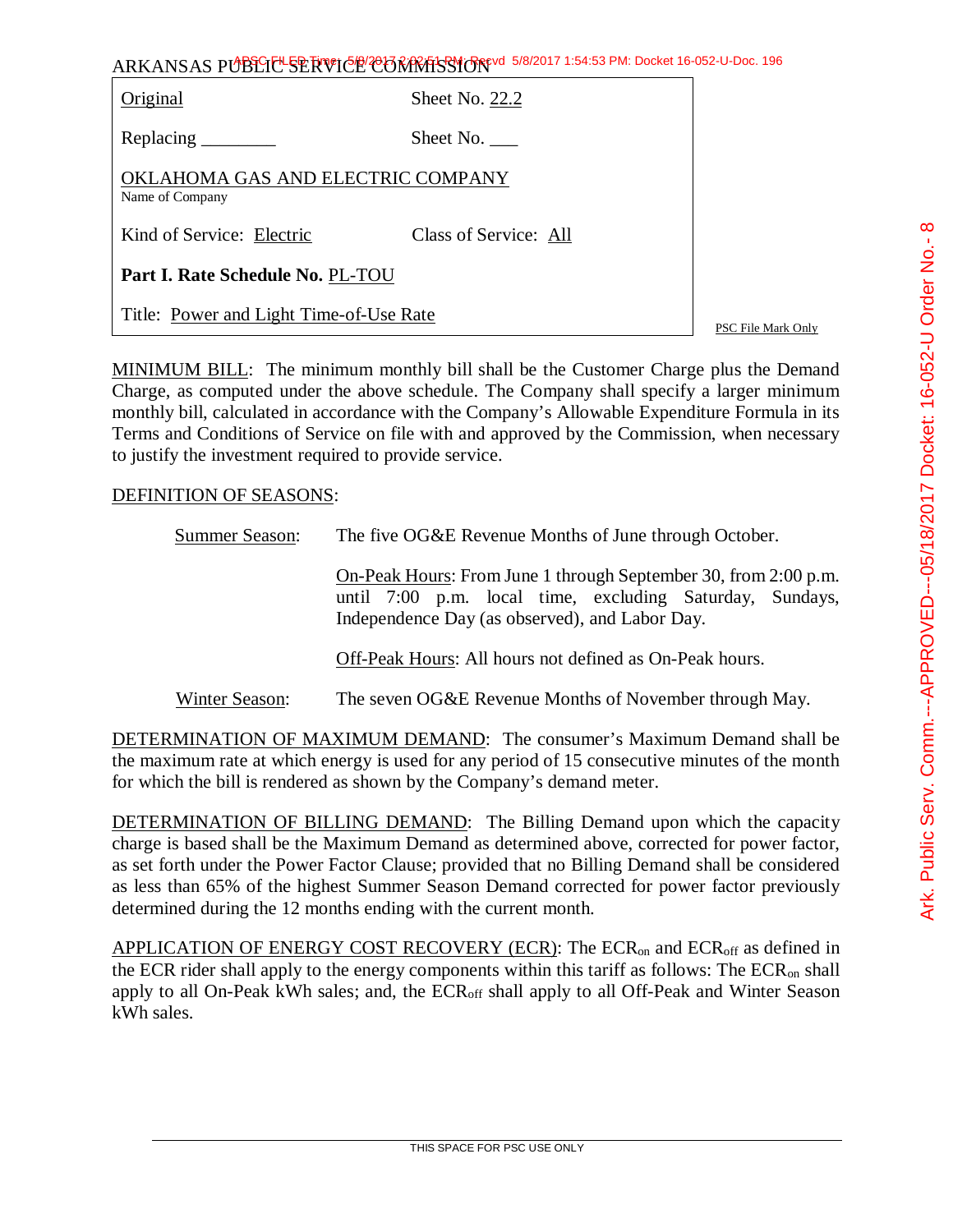| ARKANSAS PUBLIC SERVICE CORRECTION 5/8/2017 1:54:53 PM: Docket 16-052-U-Doc. 196 |                       |  |
|----------------------------------------------------------------------------------|-----------------------|--|
| Original                                                                         | Sheet No. 22.3        |  |
| Replacing _________                                                              | Sheet No.             |  |
| OKLAHOMA GAS AND ELECTRIC COMPANY<br>Name of Company                             |                       |  |
| Kind of Service: Electric                                                        | Class of Service: All |  |

**Part I. Rate Schedule No.** PL-TOU

Title: Power and Light Time-of-Use Rate

PSC File Mark Only

POWER FACTOR CLAUSE: The consumer shall at all times take and use power in such manner that the power factor shall be as nearly 100% as possible, but when the average power factor as determined by continuous measurement of lagging reactive kilovolt ampere hours is less than 90%, the billing demand shall be determined by multiplying the maximum demand, measured by the demand meter for the billing period, by 90 and dividing the product thus obtained by the actual average power factor expressed in percent periods of normal operation of the consumer's equipment instead of the average power factor. The Company shall install suitable measuring equipment at the metering point to determine the customer's monthly maximum kVAr and monthly maximum kW demands if, in its sole judgment, such equipment is necessary to determine whether the above condition has been met. Customers under this schedule that have a minimum of 300 kW Maximum Demand must have suitable measuring equipment at the metering point to determine the customer's monthly maximum kVAr. For all customers with a monthly Maximum Demand of 300 kW or more, the Company shall install suitable measuring equipment to determine the customer's monthly maximum kVAr. The Company may install suitable measuring equipment at the metering point for any customer to determine the customer's monthly maximum kVAr if, in its sole judgment, such equipment is necessary.

RIDERS: Applicable Riders which adjust this Rate Schedule are listed in Rate Schedule No. RSR, Tables of Riders Applicable to Rate Schedules.

SERVICE LEVELS: For purposes of this rate, the following shall apply:

Service Level 1: Shall mean service at any nominal standard voltage of the Company above 50 kV where service is rendered through a direct tap to the Company's prevailing transmission source.

Service Level 2: Shall mean service at any nominal standard voltage of the Company between 2 kV and 50 kV, both inclusive, where service is rendered through a Company Substation, which has a transmission voltage source, and the point of delivery is at the load side of the substation or from a circuit dedicated to the customer.

Service Level 3: Shall mean service at any nominal standard voltage of the Company between 2 kV and 50 kV, both inclusive, by a direct tap to the Company's prevailing distribution source from a circuit not dedicated to the customer.